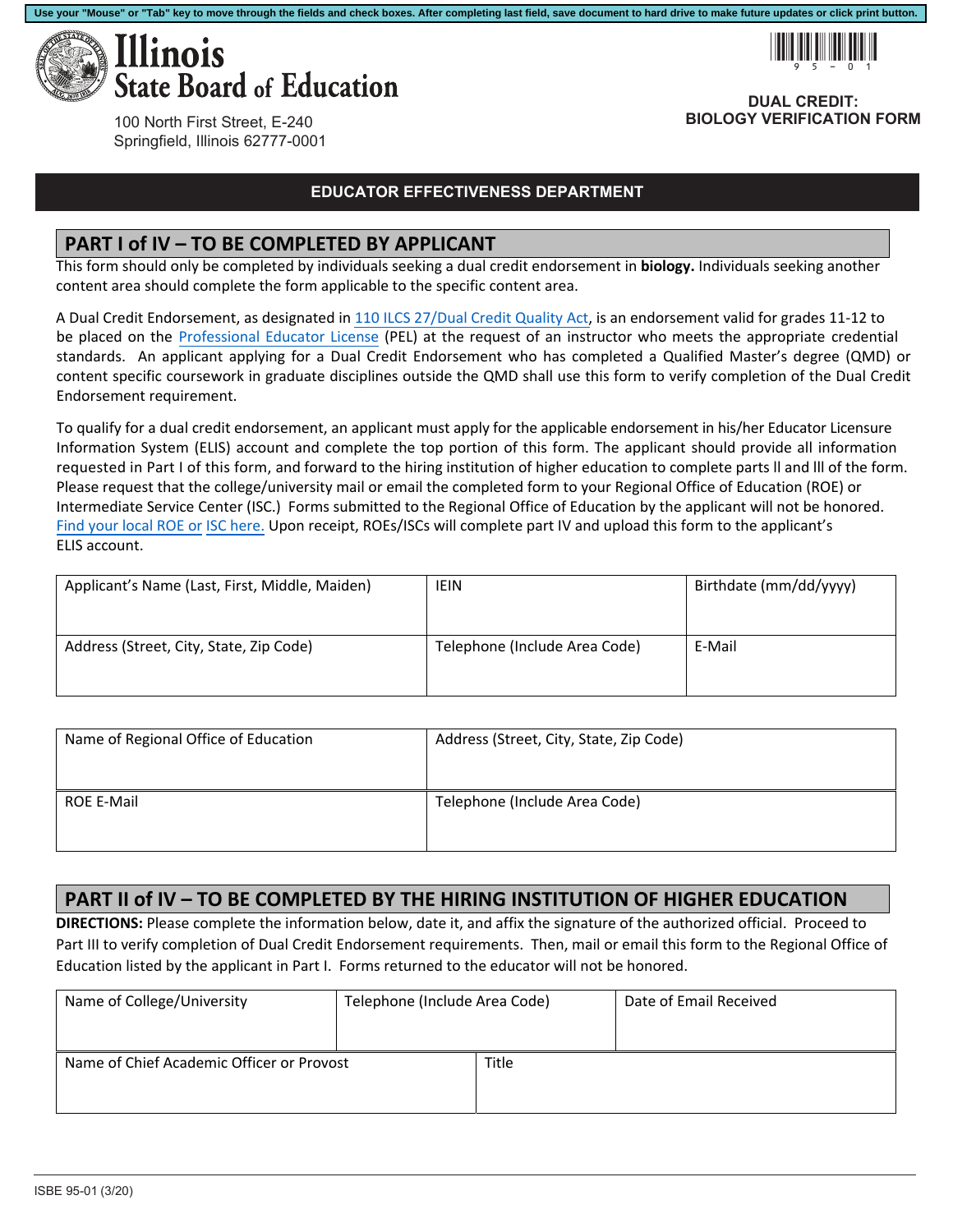## **PART III of IV – TO BE COMPLETED BY THE HIRING INSTITUTION OF HIGHER EDUCATION**

In order to receive the Dual Credit Endorsement, an instructor of dual credit courses shall meet the faculty credential standards allowed by the Higher Learning Commission, the Illinois Board of Higher Education (IBHE) 23 Illinois Administrative Code 1009.30(a)(2)(A) or by Illinois Community College Board (ICCB) Administrative Rule 23 Ill. Adm. Code Section 1501.303 to determine minimally qualified faculty. Colleges and universities must complete a thorough analysis of faculty transcripts in order to validate the minimum qualifications to teach prior to signing off on the endorsement area.

| <b>Dual Credit Endorsement</b>                                                                                                                                                                                                                                                                                                                                                                                                                                                                                      | <b>Qualified Master's degree</b> | <b>Content-Specific</b><br><b>Graduate Coursework*</b>                                                                                                                                                              | <b>Semester</b><br><b>Hours</b> |
|---------------------------------------------------------------------------------------------------------------------------------------------------------------------------------------------------------------------------------------------------------------------------------------------------------------------------------------------------------------------------------------------------------------------------------------------------------------------------------------------------------------------|----------------------------------|---------------------------------------------------------------------------------------------------------------------------------------------------------------------------------------------------------------------|---------------------------------|
| Biology                                                                                                                                                                                                                                                                                                                                                                                                                                                                                                             | $\Box$ QMD: Biology              | Biochemistry<br>Botany<br>Cell Biology<br>Ecology<br><b>Environmental Science</b><br>Genetics<br><b>Marine Biology</b><br>Microbiology<br><b>Molecular Biology</b><br>Physiology<br><b>Plant Biology</b><br>Zoology |                                 |
| A. When reviewing official transcripts for applicable<br>coursework, use the box to the right to indicate the<br>following information for each course honored<br>toward the endorsement.<br>(1) the course prefix,<br>(2) the course number,<br>(3) semester hours earned, and<br>(4) name of the institution that awarded credit<br>B. Coursework must total 18 semester hours.<br>Convert quarter hours to semester hours as<br>necessary.<br>C. Coursework musts be completed with a grade of<br>"C" or higher. |                                  | Use the following format:<br>COM 506 (3 s.h.)- ISU                                                                                                                                                                  |                                 |

\*Content‐specific graduate coursework outside the **Qualifying Masters Discipline** will be evaluated and no more than 9 hours will count towards the 18 credit hours required. Additionally, the graduate coursework must relate directly to the content being taught for the endorsement.

**\_\_\_\_\_\_\_\_\_\_\_\_\_\_\_\_\_\_\_\_\_\_\_\_\_\_\_\_\_\_\_\_\_\_\_\_\_\_\_\_\_\_ \_\_\_\_\_\_\_\_\_\_\_\_\_\_\_\_\_\_\_\_\_\_\_\_\_\_\_\_\_\_\_\_\_\_\_\_\_\_\_\_**

*I certify that the information provided above is true and correct.*  □ YES □ NO

 **Signature of CAO or Provost Date**